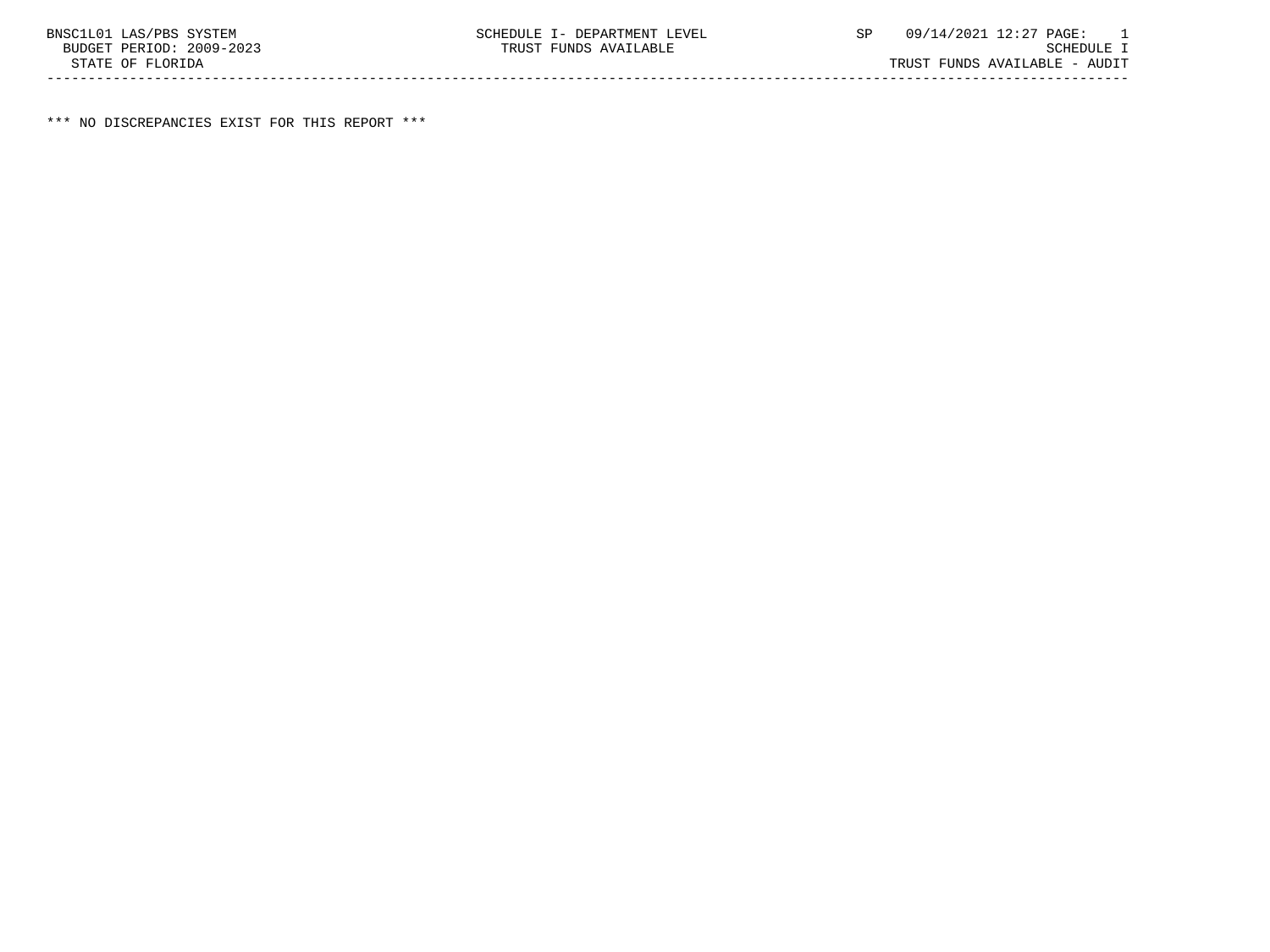| BNSC1L01 LAS/PBS SYSTEM<br>BUDGET PERIOD: 2009-2023<br>STATE OF FLORIDA                                                                                                                                                                      |                                             |         | SCHEDULE I- DEPARTMENT LEVEL<br>TRUST FUNDS AVAILABLE              |                                              |                    | <b>SP</b>                                                                 | 09/14/2021 12:27 PAGE: 1<br>SCHEDULE I<br>TRUST FUNDS AVAILABLE |                                                                                                               |            |
|----------------------------------------------------------------------------------------------------------------------------------------------------------------------------------------------------------------------------------------------|---------------------------------------------|---------|--------------------------------------------------------------------|----------------------------------------------|--------------------|---------------------------------------------------------------------------|-----------------------------------------------------------------|---------------------------------------------------------------------------------------------------------------|------------|
|                                                                                                                                                                                                                                              |                                             |         |                                                                    |                                              |                    | COL A01<br>ACT PR YR                                                      | COL A02                                                         | COL A03 COL A04<br>CURR YR EST AGY REQUEST AGY REQ N/R<br>EXP 2020-21 EXP 2021-22 FY 2022-23                  | FY 2022-23 |
| CITRUS, DEPT OF 57000000                                                                                                                                                                                                                     |                                             |         |                                                                    |                                              |                    |                                                                           |                                                                 |                                                                                                               |            |
| FUND: CITRUS ADVERTISING TF 2090                                                                                                                                                                                                             |                                             |         |                                                                    |                                              |                    |                                                                           |                                                                 |                                                                                                               |            |
| SECTION I: DETAIL OF REVENUES                                                                                                                                                                                                                | REVENUE CAP SVC<br>CODE<br>CHG <sup>8</sup> | AUTH    |                                                                    | MATCHING %<br>$ST$ $I/C$ $LOC$ $I/C$         | <b>CFDA</b><br>NO. |                                                                           |                                                                 |                                                                                                               |            |
| 01 ADVERTISING TAX ASSESSM                                                                                                                                                                                                                   | 000300 YES 4.0                              | 601.15  | 0.00                                                               | 0.00                                         |                    |                                                                           | 6,309,269 6,388,560                                             | 6,267,450                                                                                                     |            |
| 02 IMPORT EXCISE TAXES                                                                                                                                                                                                                       |                                             |         |                                                                    |                                              |                    |                                                                           |                                                                 |                                                                                                               |            |
| 04 INVESTMENT EARNINGS                                                                                                                                                                                                                       | 000300 YES 4.0                              | 601.155 | 0.00                                                               | 0.00                                         |                    |                                                                           |                                                                 |                                                                                                               |            |
| 05 REFUNDS                                                                                                                                                                                                                                   | 000502 NO 4.0                               | 601.10  | 0.00                                                               | 0.00                                         |                    |                                                                           | 160,036 160,000 160,000                                         |                                                                                                               |            |
| 05 FOREIGN AGRICULTURAL SR                                                                                                                                                                                                                   | 001800 NO 0.0                               | 601.15  | 0.00                                                               | 0.00                                         |                    | 4,682                                                                     | 5,000                                                           | 5,000                                                                                                         |            |
|                                                                                                                                                                                                                                              | 000700 NO 0.0                               |         | 601.15 99.00 C                                                     | 0.00                                         |                    | 10.618  149,800  108,067                                                  |                                                                 |                                                                                                               |            |
| 06 FOREIGN AGRICULTURAL SR                                                                                                                                                                                                                   | 000700 NO 0.0                               |         | 601.15 10.00 C                                                     | 0.00                                         | 10.601             |                                                                           | 3,559,236 3,651,842                                             | 5,000,000                                                                                                     |            |
| 06 AUDIT COLLECTIONS                                                                                                                                                                                                                         | 000300 YES 4.0                              | 601.15  | 0.00                                                               | 0.00                                         |                    | 149,628 150,000 150,000                                                   |                                                                 |                                                                                                               |            |
| 07 FEES, CHARGES, COMMISSIONS AND SALES                                                                                                                                                                                                      | 000100 YES 4.0                              | 601.15  | 0.00                                                               | 0.00                                         |                    |                                                                           | 8,350 5,000 5,000                                               |                                                                                                               |            |
| 09 JUDGEMENTS                                                                                                                                                                                                                                | 001200 NO 0.0                               | 601.05  | 0.00                                                               | 0.00                                         |                    |                                                                           | 19,751 10,000 10,000                                            |                                                                                                               |            |
| 17 REIMBURSEMENTS                                                                                                                                                                                                                            |                                             |         |                                                                    | 0.00                                         |                    |                                                                           |                                                                 |                                                                                                               |            |
|                                                                                                                                                                                                                                              | 001801 NO 0.0                               | 601.15  | 0.00                                                               |                                              |                    | 123                                                                       |                                                                 |                                                                                                               |            |
| TOTAL TO LINE B IN SECTION IV                                                                                                                                                                                                                |                                             |         |                                                                    |                                              |                    |                                                                           | 11,717,547    11,870,136    12,814,950                          |                                                                                                               |            |
|                                                                                                                                                                                                                                              |                                             |         |                                                                    |                                              |                    |                                                                           |                                                                 |                                                                                                               |            |
| SECTION II: DETAIL OF NONOPERATING EXPENDITURES                                                                                                                                                                                              |                                             |         | OBJECT<br>CODE                                                     | TRANSFER<br>TO BE                            | CFDA<br>NO.        |                                                                           |                                                                 |                                                                                                               |            |
| 01 GENERAL REVENUE SERVICE CHARGE<br>03 UNUSED NR BDGT AUTH DUE TO REDUCED RECPT<br>05 ASSESSMENT ON INVESTMENTS<br>06 TRANSFER FROM BE 57020000<br>06 TRANSFER FROM BE 57020000<br>07 TRANSFER TO BE 57010000<br>08 TRANSFER TO BE 57030000 |                                             |         | 880400<br>899000<br>830000<br>810000<br>810000<br>810000<br>810000 | 57030000<br>57010000<br>57010000<br>57030000 |                    | 318,892<br>11,071<br>$3,240,007-$<br>1,743,179-<br>1,743,179<br>3,240,007 | 10,000<br>10,859,454-<br>3,350,636-<br>3,350,636<br>10,859,454  | 323,809 311,998<br>$4,500,000-4,500,000-$<br>10,000<br>$9,619,363-$<br>$3,350,636-$<br>3,350,636<br>9,619,363 |            |
| TOTAL TO LINE E IN SECTION IV                                                                                                                                                                                                                |                                             |         |                                                                    |                                              |                    | 329,963                                                                   | $4,166,191-$                                                    | 4,178,002-                                                                                                    |            |

============= ============= ============= =============